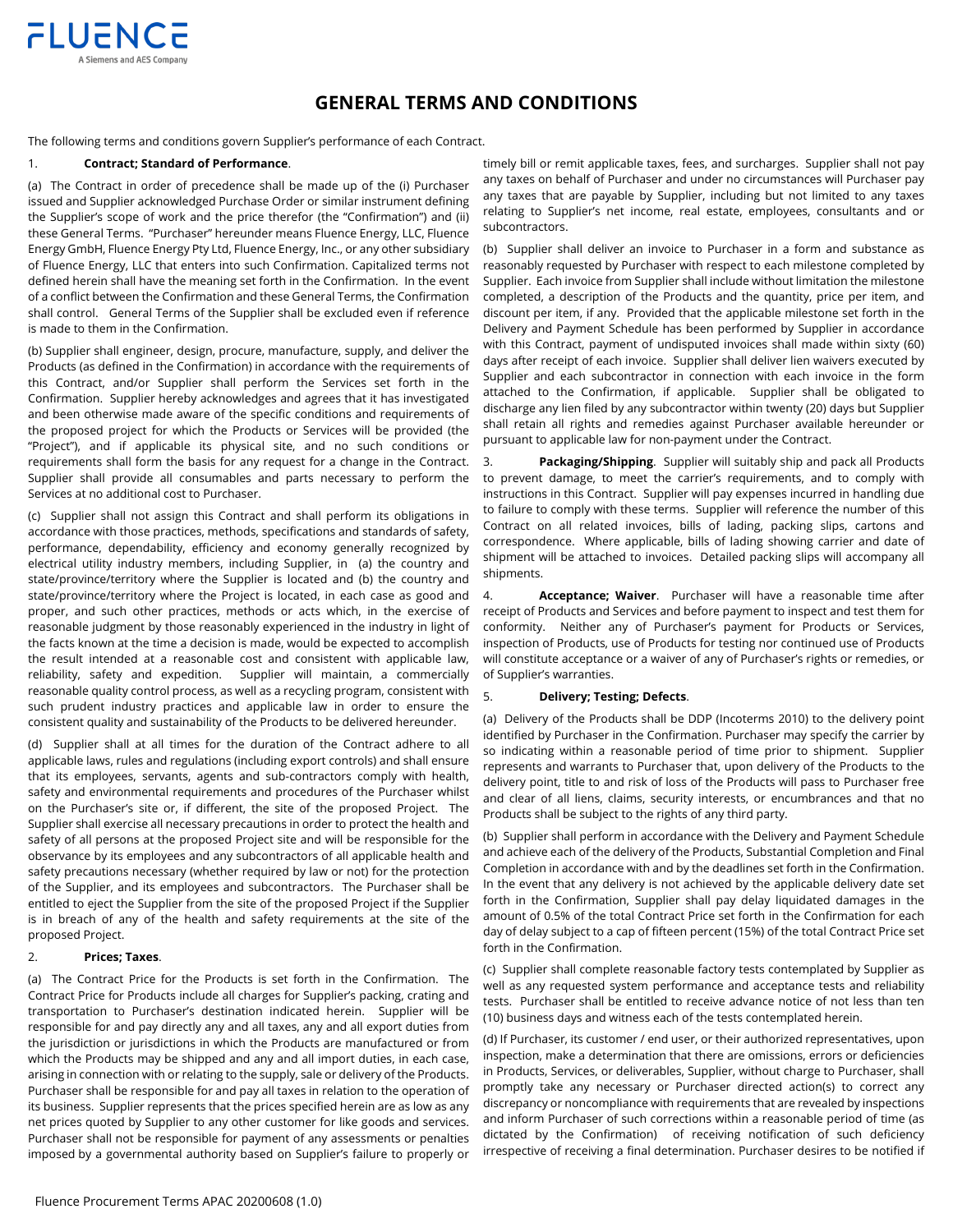there is an implied deficiency of any equipment or tooling that may impede performance and delivery schedule.

(e) When defects cannot be corrected by Supplier in a timely manner, Purchaser may: (i) require Supplier to take necessary action to ensure that future performance within the construction period conforms to Purchaser's requirements; (ii) reduce the price to reflect the reduced value of the Services performed or Products provided; and, (iii) if not possible to remedy under (i) or (ii), re-procure the Product or Service in question at Supplier's expense for documented reasonable costs.

#### 6. **Warranties**.

(a) **General Warranty for Products**. Supplier warrants that all Products are new, are not used or refurbished, are free from defects in design, materials and workmanship, and conform to all specifications, The foregoing warranty shall last from the date the applicable Product is delivered until (a) for Projects involving a customer facility with a "substantial completion" date, until the date that is three (3) years after substantial completion, or (b) for all other Projects, until the date that is four (4) years after delivery of the Product or Service.

If there is a failure of, or defect in, Supplier's Products, , Purchaser shall share the status of the failure or defect with Supplier. Supplier shall investigate the failure or defect and report its findings within 36 hours of receipt of notice from Purchaser.

Supplier shall obtain all necessary visas or similar travel and work authorizations for its relevant team to be able to be present at the Project site to remedy breaches of Supplier's warranty.

No later than 10 business days after Purchaser's notice of a failure or defect, Supplier shall fully correct and remediate such failure or defect. Supplier shall perform all corrective work in accordance with the Specifications.

Supplier shall perform the corrective warranty work with appropriately trained personnel under supervision of Supplier's representative.

Supplier further warrants that it will convey to Purchaser good title to Products, free from all claims, liens and encumbrances, upon delivery.

If breaches of the foregoing warranties are discovered before the relevant Product or Service is utilized by Purchaser, Purchaser will have the additional right to reject the Products and to cancel this Contract, as set forth in Section 7, without prejudice to any other rights and remedies.

This warranty shall be freely assignable by Purchaser to any customer of Purchaser. Purchaser shall be entitled to purchase an extension of the warranty set forth above for up to seven additional one-year periods at the cost set forth in the Confirmation by delivery of notice and Purchase Order at least 60 days prior to the end of the then-applicable warranty period.

(b) **Performance Warranties**. Supplier warrants that all Products shall perform in accordance with the performance guaranties attached to the Confirmation. The foregoing warranty shall last from the date the applicable Product is delivered until (a) for Projects involving a customer facility with a "substantial completion" date, until the date that is three (3) years after substantial completion, or (b) for all other Projects, until the date that is four (4) years after delivery of the Product or Service.

An annual performance test shall be jointly performed and witnessed by Purchaser and Supplier to document that equipment satisfies the performance guaranties. Tests may be performed more frequently if Product performance is not meeting designated targets. If the test reflects the Product is not satisfying the performance guarantees, Supplier shall repair or replace any underperforming Products at its cost within 20 days of notice of non-performance.

This warranty shall be freely assignable by Purchaser to any customer of Purchaser. Purchaser shall be entitled to purchase an extension of the warranty set forth above for up to seven additional one-year periods at the cost set forth in the Confirmation by delivery of notice and Purchase Order at least 60 days prior to the end of the then-applicable warranty period

(c) **General Warranty for Services**. Supplier represents and warrants that any Services related to the Products will be performed in a highly professional, workmanlike manner, with the degree of skill and care that is required by current, good and sound professional procedures; that Services will be completed on time and in accordance with applicable Specifications and will be correct and appropriate for the purposes contemplated in this Contract; and that the performance of Services will not conflict with, or be prohibited in any way by, any other agreement or statutory restriction. Supplier, at its sole cost and expense,

shall remove or render harmless, or take other actions necessary to remedy in accordance with applicable law the hazards associated with any hazardous substance brought onto, released or exacerbated at the site by or in connection with the performance of this Contract and any hazardous condition created or exacerbated by Supplier or its subcontractors or vendors.

(d) **Warranty Against IP Infringement and License**. Supplier represents and warrants that the Products and Services will not violate or infringe any patent, trademark, service mark, trade secret, copyright, moral right or other proprietary right ("Intellectual Property") of any third party; that the Products and Services will not contain libelous matter or violate any privacy or publicity rights of any person or other legal entity; and that Purchaser's proposed use of Products and Services will not violate any such rights or any applicable law or regulation. Supplier hereby grants to Purchaser, its successors and assigns, the royalty-free, non-exclusive right and license under any IP owned by Supplier, or with respect to which Supplier has a right to grant such rights and licenses, to the extent required by Purchaser to operate and maintain the Products. Supplier shall likewise grant Purchaser access to future IP developed for the Products purchased under the Contract, including but not limited to any relevant or beneficial software upgrades.

7. **Cancellation for Cause**. Time is of the essence. Purchaser reserves the right to cancel this Contract, in whole or in part, upon written notice to Supplier if: in Purchaser's judgment, Supplier fails to proceed expeditiously with delivery or performance; Products or Services fail to conform to any warranties; Supplier fails to perform or otherwise breaches this Contract; or an event occurs that has a material adverse impact on Supplier's financial condition. In the event of any such cancellation, Purchaser reserves the right, without prejudice to any other rights: (a) to refuse delivery of Products or performance of Services; (b) to return to Supplier any Products already accepted and recover from Supplier all payments made for Products and freight, storage, handling and other expenses Purchaser incurs and to be relieved from liability for any future payment to Supplier; (c) to recover any payments to Supplier for undelivered or returned Products or for Services to be performed; and (d) to purchase replacement goods and services elsewhere and charge Supplier for any resultant losses. Supplier may not replace any returned Products without Purchaser's written replacement order. Purchaser will return nonconforming Products to Supplier freight collect. Risk of loss will pass to Supplier upon Purchaser's delivery of Products to the common carrier. In addition to the right to cancel, upon the occurrence and during the continuance of a breach by Supplier as described above, Purchaser may, by written notice to Supplier, suspend all or any part of the Contract at any stage of its progress until such default is cured. Supplier shall not be entitled to any increased costs or any extension to the time for performance during such period of suspension. Purchaser shall pay Supplier in accordance with the terms of the Contract any amounts due and payable for all obligations performed in conformance with the terms of the Contract prior to the effective date of such suspension.

8. **Cancellation, Changes and Suspension without Cause**. Purchaser reserves the right to reschedule any delivery or suspend this Contract at any time prior to shipment of Products or prior to the provision of Services and not be subject to any charges as a result of such rescheduling or suspension except for a reasonable storage fee that is equivalent to Supplier's expense occurred during the suspension period in order to maintain the Products intact. Purchaser may cancel any Contract or any part of a Contract for its own convenience on notice to Supplier. Supplier shall immediately stop, and cause its suppliers or subcontractors to stop, all work related thereto. To the extent that Products have been produced specifically to fill the Contract, Purchaser shall pay Supplier a reasonable cancellation fee consisting of a percentage of the price equivalent to the percentage of work performed prior to the notice of cancellation. Purchaser shall have no obligation for work done after the notice or for work done that Supplier could reasonably have avoided. Such fee shall be Supplier's sole remedy for such cancellation.

9. **Indemnity**. To the fullest extent permitted by law, the Supplier shall indemnify, defend and hold harmless Purchaser and its affiliates and the employees, directors, officers, liabilities, interest, attorneys' fees, demands, assessments, judgments, costs and expenses (collectively, "Claims") of whatsoever kind or nature arising out of or in connection with the performance or failure to perform by the Supplier under this Contract, including (a) possession, use, sale, or resale of Products, including infringement or misappropriation of Intellectual Property (except to the extent that the Product was manufactured by Supplier to Purchaser's design or Specifications, if Supplier's compliance with such design or Specifications necessarily and solely gives rise to such claims), and violation of privacy and publicity rights; (b) personal injury (including death), property damage,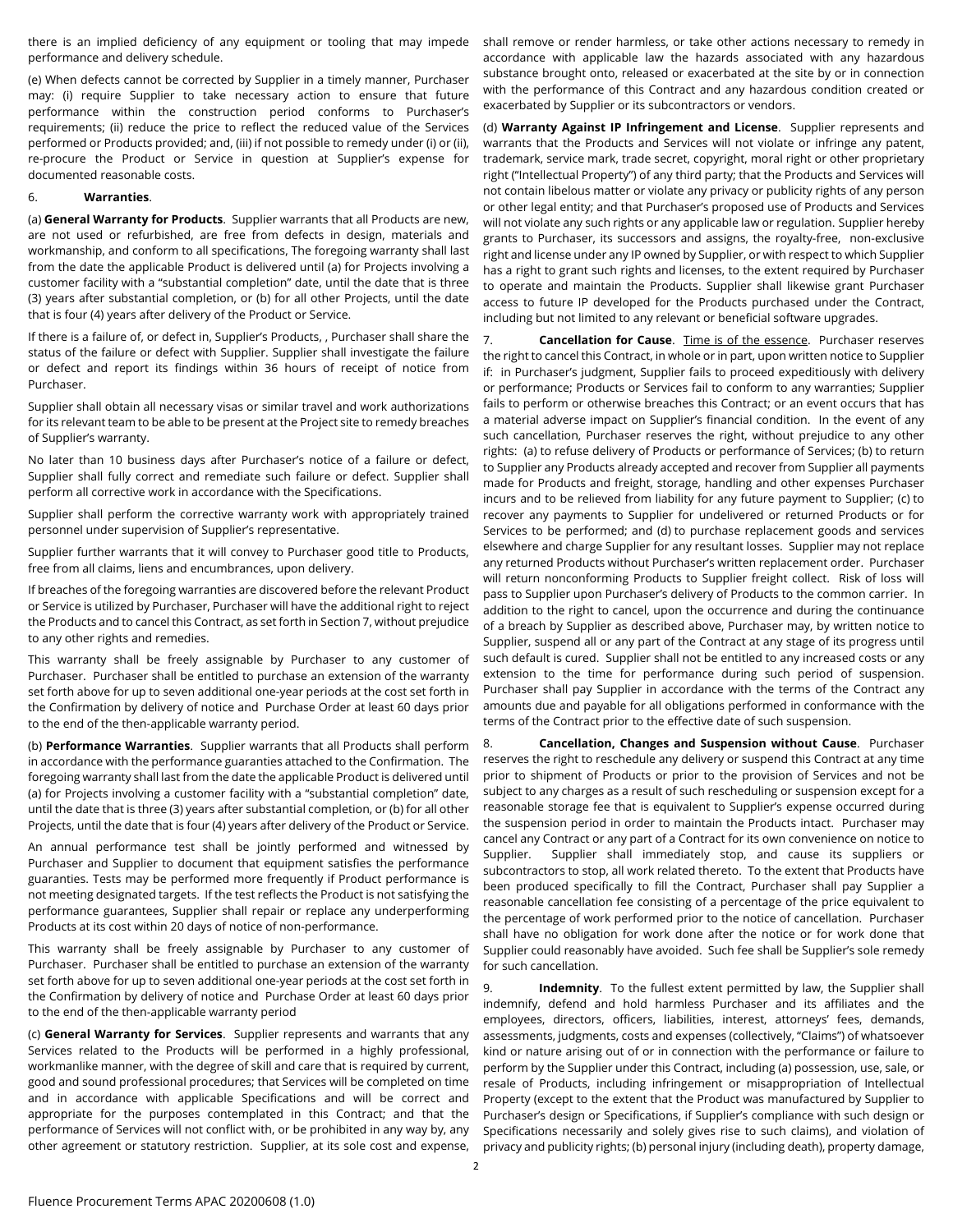or any other damage resulting from (or claimed to result from), in whole or in part: (1) any defect in the Products, (2) Supplier's breach of any express or implied warranty, or (3) violation of any law, order, rule, or regulation; (c) any act or omission of Supplier or its directors, officers, employees, agents, or subcontractors ("Supplier Related Parties"); and (d) any failure of Supplier to pay taxes for which it is responsible. The Supplier's aforesaid indemnity and hold harmless obligations, or portions or applications thereof, shall apply even in the event of the fault or negligence, whether active or passive, or strict liability of the parties released, indemnified or held harmless to fullest extent permitted by law, but in no event shall they apply to liability caused by the willful misconduct or sole negligence of the party released, indemnified or held harmless. Except to the extent caused by the negligence or willful misconduct of Supplier or any Supplier Related Parties, Purchaser shall indemnify and hold harmless Supplier and Supplier Related Parties against and from any and all claims, losses, costs, damages, judgments, penalties, and liabilities of any kind (including attorneys' fees) arising out of the Purchaser's violation of any law, order, rule, or regulation or any failure of Purchaser to pay taxes for which it is responsible.

10. **Remedies and Limitation of Liability**. All rights and remedies in this Contract are cumulative and are in addition to, and not in lieu of, all rights and remedies provided at law or in equity. **IN NO EVENT WILL EITHER PARTY BE LIABLE TO THE OTHER PARTY FOR ANY INCIDENTAL, INDIRECT, SPECIAL OR CONSEQUENTIAL DAMAGES ARISING OUT OF OR IN CONNECTION WITH THIS TRANSACTION, INCLUDING LOSS OF PROFITS. NOTHING HEREIN SHALL LIMIT THE LIABILITY OF A PARTY FOR THIRD PARTY CLAIMS FOR WHICH THE PARTY INDEMNIFIES THE OTHER PARTY PURSUANT TO SECTION 9.**

11. **Insurance**. Supplier shall obtain and maintain policies providing the following insurance in the following amounts: (1) commercial general liability insurance, including products and completed operations insurance, contractual liability insurance, sudden and accidental pollution insurance with respect to all contracts with Purchaser covering personal injury and property damage liability with limits of not less than \$2,000,000 per occurrence and in the aggregate; (2) statutory workers' compensation insurance with statutory limits for the states where the Products are produced by the Supplier; (3) employer's liability insurance with limits of not less than \$1,000,000 per accident/per employee; (4) business automobile liability insurance for all owned, hired or used vehicles covering bodily injury liability with limits of not less than \$1,000,000 per occurrence and in the aggregate; 5) excess general liability with a limit of no less than \$10,000,000 per occurrence and in the aggregate (such limit may be achieved through increase of limits in underlying policies to reach the level of coverage shown here); and (6) any insurance required by any employee benefit act or any other applicable statute or governmental regulation. All such policies shall be in form and with insurance carriers with, at a minimum, a current A.M. Best rating of "A-VIII." Supplier shall cause Purchaser to be designated as an additional insured under each section of the business automobile policy, the commercial general liability policy, and the excess general liability policy. Each such policy shall provide, among other things (I) that the insurer waives all rights of subrogation and recovery against the Purchaser as well as against the officers, directors, stockholders, agents and employees and customers of Purchaser; (ii) that thirty (30) days' prior written notice of cancellation to the Purchaser must be given before cancellation of the policy will be effective; and (iii) that a severability of interests or cross-liability clause is included where applicable. All insurance required hereunder shall be primary as respects to any claims or liabilities and any insurance maintained by Purchaser shall be excess and non-contributing. Within ten (10) days of the Effective Date Supplier will submit a duly signed certificate of insurance for the required insurance coverage. A renewal certificate shall be provided prior to the expiration of any required insurance coverage.

12. Supplier may locate and procure the services of such subcontractors as in Supplier's reasonable judgment may be necessary to complete Supplier's duties and obligations pursuant to the Contract; provided, however, that no such engagement shall relieve Supplier of any of its duties, responsibilities, obligations or liabilities hereunder; provided further, that all subcontractors shall be approved in writing by Purchaser, such approval not to be unreasonably withheld. Supplier shall be solely responsible for the acts, omissions or defaults of its subcontractors. Nothing in the Contract shall be construed to impose on Purchaser any obligation, liability or duty to a subcontractor. No subcontractor shall be deemed a third party beneficiary of the Contract. Notwithstanding the foregoing, each subcontract that Supplier is entering into shall contain a provision that, in the event the Contract is terminated, would allow assignment of such subcontract to Purchaser (but only for those subcontracts regarding which Purchaser accepts the assignment thereof

by notifying the subcontractor in writing) or to another contractor that replaces Supplier as designated by Purchaser.

13. **Performance Security**. Within ten (10) days of the date the Contract, Supplier shall furnish to Purchaser a letter of credit payable on demand in Dollars from an Acceptable Credit Provider in form and substance reasonably acceptable to Purchaser, for an amount equal to twenty percent (20%) of the Contract Price (the "Performance Security"). The Performance Security shall be reduced to five percent (5%) of the Contract Price upon Supplier's achievement of Final Completion. Supplier shall maintain the Performance Security through the initial warranty period set forth above. Purchaser shall be entitled to draw on the Performance Security (a) for any damages or other amounts it reasonably believes it is entitled to collect from Supplier pursuant to this Contract; (b) Purchaser does not receive proof of replacement of the Performance Security reasonably satisfactory to it at least thirty (30) days prior to the expiration date of the Performance Security; or (c) the issuer of the Performance Security no longer qualifies as an Acceptable Credit Provider. "Acceptable Credit Provider" means an office located in the U.S. of a bank or trust company or branch thereof that (a) has both a short-term deposit rating of at least P1 by Moody's and Al by S&P and a long-term deposit rating of at least Aa3 by Moody's and AA by S&P and (b) is acceptable to Purchaser.

14. **Miscellaneous.** (a) Supplier is providing Products and Services as an independent contractor. (b) Any waiver by the Purchase of any provision of this Purchase order will not be valid and enforceable unless it is in writing and signed by an authorized signatory of the Purchase and a waiver by either party of any provision of this Contract will not be construed as a waiver of any succeeding breach thereof or any other provision of this Contract. (c) If any provision of this Contract is for any reason declared invalid, illegal or unenforceable, such invalidity, illegality or unenforceability will not affect any other provision of this Contract. In such event, the parties will promptly substitute for such provision an enforceable provision that preserves the original intentions of the parties to the maximum extent possible in accordance with applicable law. (d) Without Purchaser's prior written consent, Supplier will not disclose to any third party the fact that Supplier has contracted to provide Products to or perform Services for Purchaser nor disclose any details connected with this Contract. (e) Notice shall be given in writing and signed by an authorized signatory of the sender and shall be delivered to the individuals named on the front of this Contract by overnight courier. (f) Without Purchaser's prior written consent, Supplier's assignment of rights or delegation of duties arising under this Contract is void. (g) All representations and warranties of Supplier set forth the Contract will be binding upon Supplier and its successors and assigns and will inure to the benefit of Purchaser, its successors and assigns, and all persons to whom Products may be resold or loaned. All representations and warranties of Purchaser set forth the Contract will be binding upon Purchaser and its successors and assigns and will inure to the benefit of Supplier, its successors and assigns.

15. **Publicity; Confidentiality; Intellectual Property.** Except as required by law or deemed necessary under applicable federal or state securities laws or regulations, neither party will use the name, image, or likeness of the other party, its representatives, or its facilities or other property (including any pictures or video in the possession of either party), in connection with any marketing, publicity, or disclosures of any other kind without the prior written approval of the other party. Each party shall keep confidential any Intellectual Property, technical, process, commercial, customer or economic information of the other party, including without limitation, such information derived from drawings, Specifications and other data or embodiments of Intellectual Property furnished by the other during or prior to the term hereof. Without limiting the generality of the foregoing, Supplier shall keep confidential all information about the customers of Purchaser and such customers' Projects and other business activities. Neither party may disclose, use, or copy such information, except as required for the performance of this Contract or as may be required by law, and each shall use commercially reasonable efforts to prevent any unauthorized disclosure, use, or copying. These obligations shall not apply to information that (a) is or becomes publicly known (other than through a breach of this provision), (b) was already known by a party prior to receiving it, or (c) is acquired without obligation of confidentiality from a third party who is not under an obligation of confidentiality and is not misappropriating or infringing the non-disclosing party's Intellectual Property rights. Nothing in this Section 15 shall prohibit either party from disclosing to relevant governmental authorities the information that is legally required, including in connection with such party's application for permits, or making any disclosure otherwise required by law; provided that the disclosing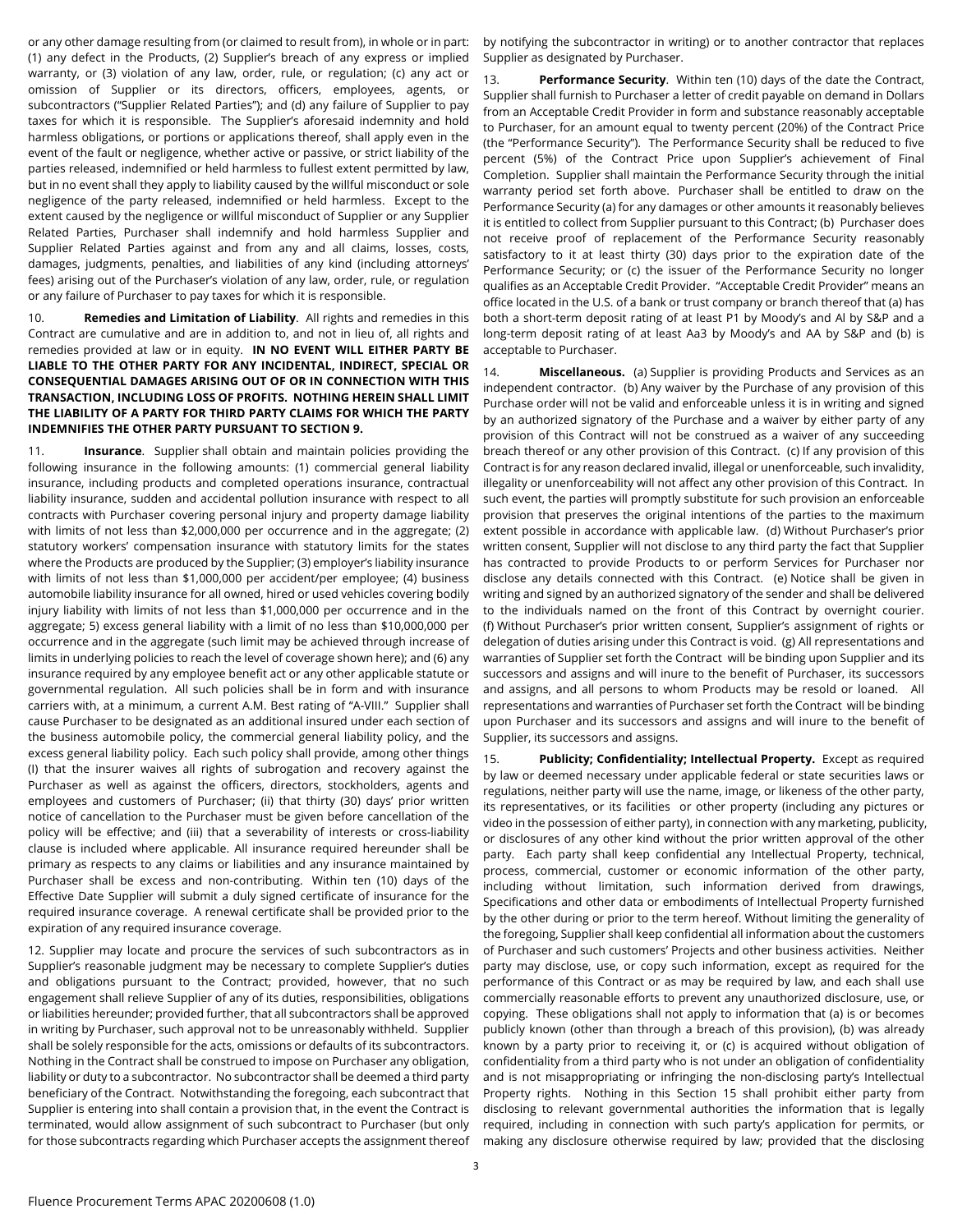party will (a) provide prior notice to the non-disclosing party about disclosing party's intention to disclose to governmental authorities or other third parties the non-disclosing party's Intellectual Property, to allow the non-disclosing party a reasonable opportunity to protect such information from disclosure, and (b) use commercially reasonable efforts to protect from disclosure to governmental authorities or other third parties the non-disclosing party's Intellectual Property. Existing Intellectual Property owned or controlled by Purchaser shall remain the sole property of Purchaser and Supplier shall not incorporate, rely on or refer to confidential information or Intellectual Property of Purchaser except in connection with this performance of this Contract. Existing Intellectual Property owned or controlled by Supplier shall remain the sole property of Supplier. Upon payment therefor, the copies and other tangible embodiments of any work, data, documents and other material prepared by or on behalf of Purchaser, Supplier, and any of their respective employees, consultants, and agents in connection with this Contract, including, without limitation, all draft and complete work products (collectively, the "Work Product") shall become the exclusive property of Purchaser. To the greatest extent possible, any Work Product and all intellectual property created by Supplier in the course of, or in connection with, Supplier's work hereunder shall belong solely to Purchaser, and without limiting the generality of the foregoing statement shall be deemed to be a "work made for hire" (as defined in the United States Copyright Act, 17 U.S.C.A. §101 et seq., as amended) and owned exclusively by Purchaser. Supplier hereby unconditionally and irrevocably transfers and assigns to the Purchaser all right, title and interest in or to any Work Product and all intellectual property created by Supplier in the course of, or in connection with, Supplier's work hereunder. Upon Purchaser's request, Supplier shall execute and deliver such instruments of assignment and transfer as Purchaser may request to give full force and effect to Purchaser's ownership rights in such intellectual property and Work Product. From the delivery of the Products, the Supplier hereby grant to the Purchaser a nonexclusive, transferable, irrevocable, perpetual right to use any software and intellectual property rights solely for the purposes of the end customer's project.

16. **Code of Conduct Compliance.** Supplier agrees to comply with the principles and requirements of Purchaser's 'Supplier Code of Conduct' and related provisions (collectively, the "Code of Conduct") included in Exhibit A provided below. The Code of Conduct may be revised and updated from time to time.

17. **FAR/DFAR Compliance.** If applicable and as stated in the Confirmation, Federal Acquisition Regulations (FAR) and Defense Federal Acquisition Regulations (DFAR) clauses are hereby incorporated by reference into this Contract with the same force and effect as if they were stated in full text.

18. **Termination for Cause**. In addition to the rights afforded Purchaser under Section 7 above, this Contract may be terminated for cause in whole or in part by Purchaser, at any time, upon ten (10) calendar days prior written notice if any one of the following circumstances occurs:

(a) Supplier fails to perform any of the provisions of this Contract in accordance with its terms, and does not cure such failure within a period of ten (10) calendar days after receipt of written notice from Purchaser, specifying such failure; or

(b) Supplier becomes insolvent or the subject of proceedings under any law relating to bankruptcy or the relief of debtors or admits in writing about its inability to pay its debts as they become due.

The termination of this Contract shall not discharge or otherwise affect the Parties' rights and obligations that survive termination. In addition, Supplier shall both have the right to compensation due until the date of termination and be responsible for any reasonable expenses or costs incurred by Purchaser as a result of a default by Supplier.

19. **Governing Law.** This Agreement shall be governed by the laws of the Singapore, without giving effect to conflict of laws principles thereunder. Any dispute arising out of or in connection with this Contract, including any question regarding its existence, validity or termination, shall be referred to and finally resolved by arbitration in Singapore in accordance with the Singapore International Arbitration Act and any statutory modification or re-enactment thereof save to the extent necessary to give effect to the provisions of this clause.

20. **Entire Agreement**. This Contract (including any material expressly incorporated by reference) constitutes the entire agreement between the parties and supersedes all proposals or prior agreements, oral or written, and all other communications between the parties relating to the subject matter hereof. This Contract may not be added to, modified, superseded or otherwise altered without the written consent of both Supplier and Purchaser, and any terms or conditions contained in any communication of Supplier or Purchaser (whether in an invoice, shrink-wrap or any other form) that are inconsistent with, or add to, this Contract, have no force or effect. This Contract may not be modified or amended by electronic means.